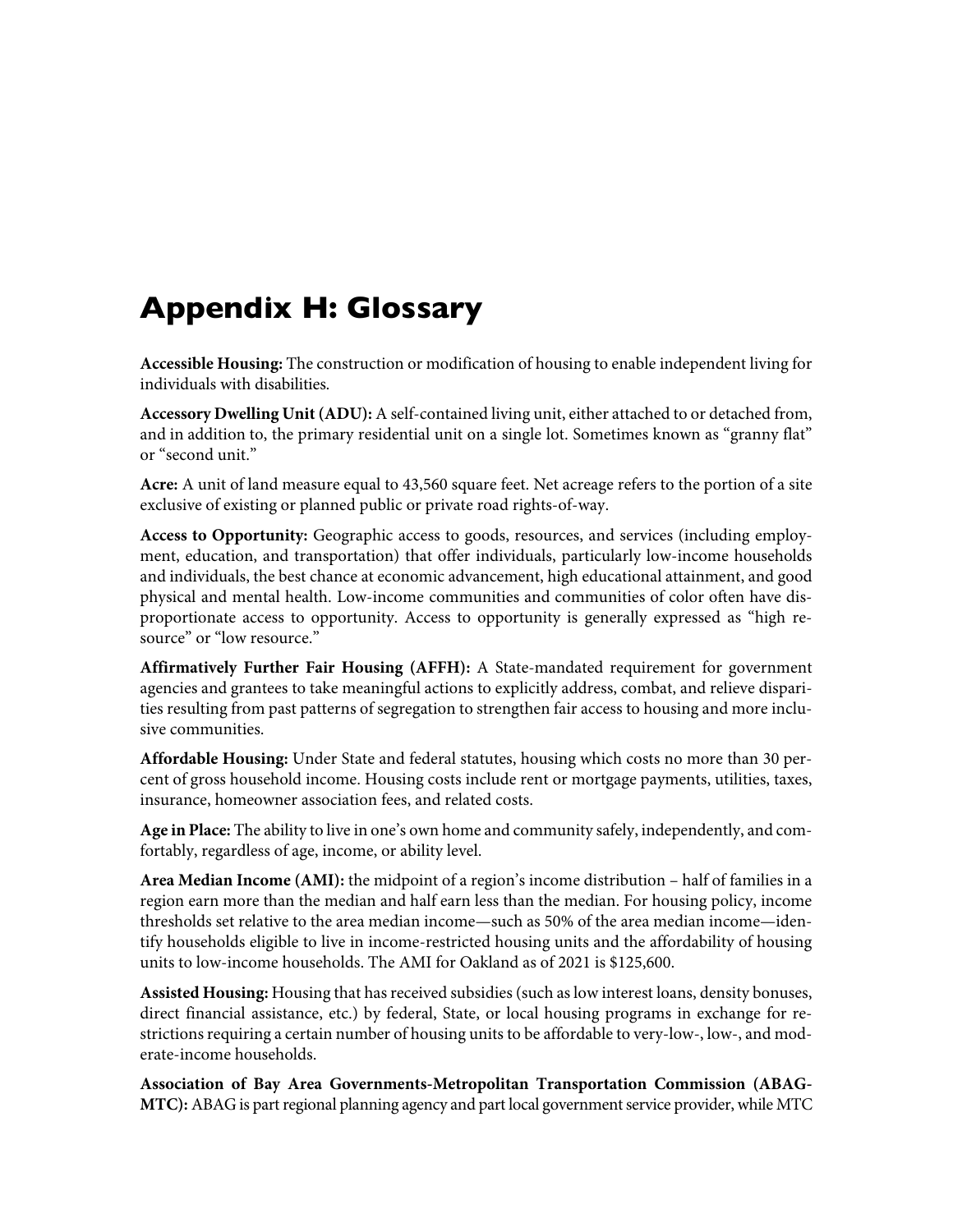acts as the transportation planning, financing and coordinating agency for the nine-county San Francisco Bay Area. ABAG and MTC continue to share joint responsibility for Plan Bay Area, now with a single staff, serving both the ABAG Executive Board and the MTC Commission. The latest iteration of the plan—Plan Bay Area 2050—was jointly adopted in October 2021. ABAG is also responsible for developing the RHNA Methodology to distribute regional housing need – the ABAG Executive Board adopted the final RHNA plan on December 16, 2021.

**At-Risk Housing:** Assisted rental housing that is at risk of losing its status as housing affordable for extremely-low-, very-low-, low-, and moderate-income residents due to the expiration of federal, State or local agreements.

**California Department of Housing and Community Development (HCD):** The State Department responsible for administering State-sponsored housing programs and for reviewing housing elements to determine compliance with State housing law.

**Census:** The official United States decennial enumeration of the population conducted by the federal government.

**Collective Ownership Models:** Ownership by a group for the benefit of members of that group. Examples of collective ownership models include housing cooperatives or "co-ops," and community land trusts.

**Community Development Block Grant (CDBG):** A grant program administered by the U.S. Department of Housing and Urban Development (HUD) on a formula basis for entitlement communities and by the State Department of Housing and Community Development (HCD) for non-entitled jurisdictions. This grant allots money to cities and counties for housing rehabilitation and community development, including public facilities and economic development.

**Complete Neighborhood:** A neighborhood that promotes livability and safety for residents of all ages, incomes, and cultural backgrounds with characteristics such as: a mix of housing types and housing affordability; one or more nodes or districts of vibrant commercial or civic activity that provide identity for the neighborhood; neighborhood services and facilities including schools, parks, retail (e.g., grocery store, drug store), restaurants and cafes, and community centers or other public meeting hall; employment opportunities.

**Condominium:** A building or group of buildings in which units are owned individually, but the structure, common areas and facilities are owned by all owners on a proportional, undivided basis.

**Continuum of Care:** A community plan to organize and deliver housing and services to meet the specific needs of people who are homeless as they move to stable housing and maximum self-sufficiency. It includes action steps to end homelessness and prevent a return to homelessness.

**Covenant:** A property title agreement which places resale or rental restrictions on a housing unit.

**Density:** The number of dwelling units per unit of land. Density usually is expressed "per acre," (e.g., a development with 100 units located on 20 acres has density of 5.0 units per acre).

**Density Bonus:** The allowance of additional residential units beyond the maximum for which the parcel is otherwise permitted usually in exchange for the provision or preservation of affordable housing units at the same site or at another location.

**Development Impact Fees:** Fees required by City code, ordinance, resolution or other City law to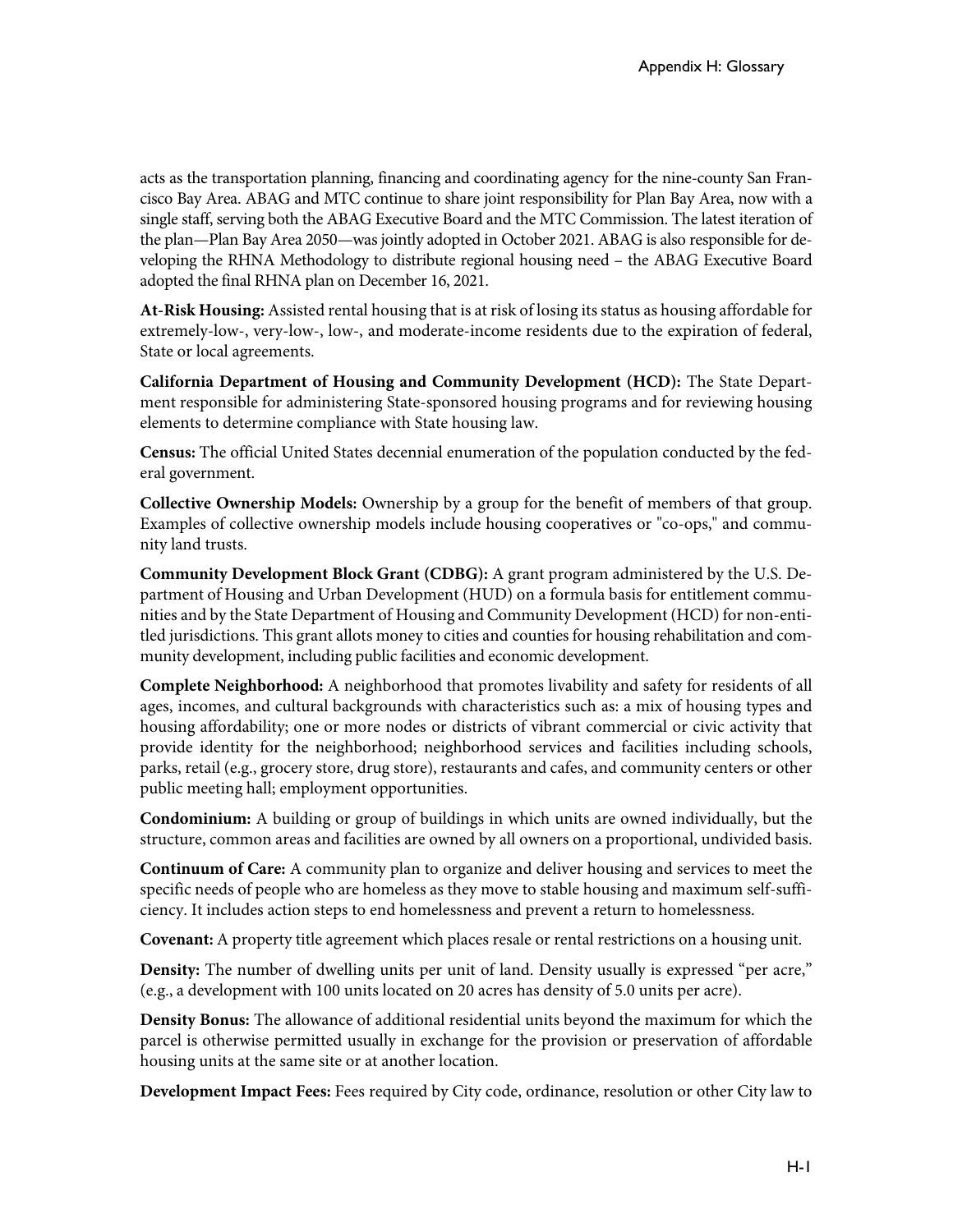be paid as a condition of, or prerequisite to, issuance of a building permit for the development of residential uses, as those fees may be amended from time to time.

**Displacement:** Occurs when certain groups of individuals or households (often low-income) are forced to move from neighborhoods as a result of rising housing costs and neighborhood conditions associated with new investments in those neighborhoods.

**Diversity:** The practice or quality of including or involving people from a range of different social and ethnic backgrounds and of different genders, sexual orientations, etc.

**Dwelling Unit:** "Dwelling unit" means a room or suite of rooms including only one kitchen, except as otherwise provided in Section 17.102.270, and designed or occupied as separate living quarters for one person or family; or, where the facility occupied is a One-Family Dwelling, such family and not more than three (3) boarders, roomers, or lodgers where access to all rooms occupied by such boarders, roomers, or lodgers is had through the main entrance of the dwelling unit (Oakland Planning Code Chapter 17.09).

**Older Adult Household:** Senior households are one- ortwo- member(family or nonfamily) households in which the head or spouse is age 65 or older.

**EnergyConservation:** Reducing the consumption of energy through using less of an energy service. This can be achieved either by using energy more efficiently or by reducing the amount of service used.

**Emergency Shelter:** Emergency shelter is defined as housing with minimal supportive services for homeless persons that is limited to occupancy of six months or less by a homeless person. No individual or household may be denied emergency shelter because of an inability to pay. (See Government Code, § 65582, subd. (d) and Health and Safety Code, § 50801, subd. (e).)

**Fair Market Rent (FMR):** Fair Market Rents (FMRs) are freely set rental rates defined by HUD as the median gross rents charged for available standard units in a county or metropolitan area. Fair Market Rents are used for the Section 8 Rental Program and other HUD programs.

**First-Time Home Buyer:** Defined by HUD as an individual or family who has not owned a home during the three- year period preceding the HUD-assisted purchase of a home. Jurisdictions may adopt local definitions for first-time home buyer programs which differ from non-federally funded programs.

**Floor Area Ratio (FAR):** The ratio of gross building area (GBA) of development divided by the total net lot area (NLA). For example, a one-story building covering its entire lot would have a FAR of 1.0. A two-story building covering half its lot would also have an FAR of 1.0. The formula for calculating FAR is  $GBA/NLA = FAR$ .

**General Plan:** The General Plan is a legal document, adopted by the legislative body of a City or County, setting forth policies regarding long-term development. California law requires the preparation of seven elements or chapters in the General Plan: Land Use, Housing, Circulation, Conservation, Open Space, Noise, and Safety. Additional elements are permitted to address local needs.

**Gentrification:** The process by which higher income households displace lower income residents of a neighborhood, changing the essential character of that neighborhood.

**Group Quarters:** A facility which houses groups of unrelated persons not living in households (U.S.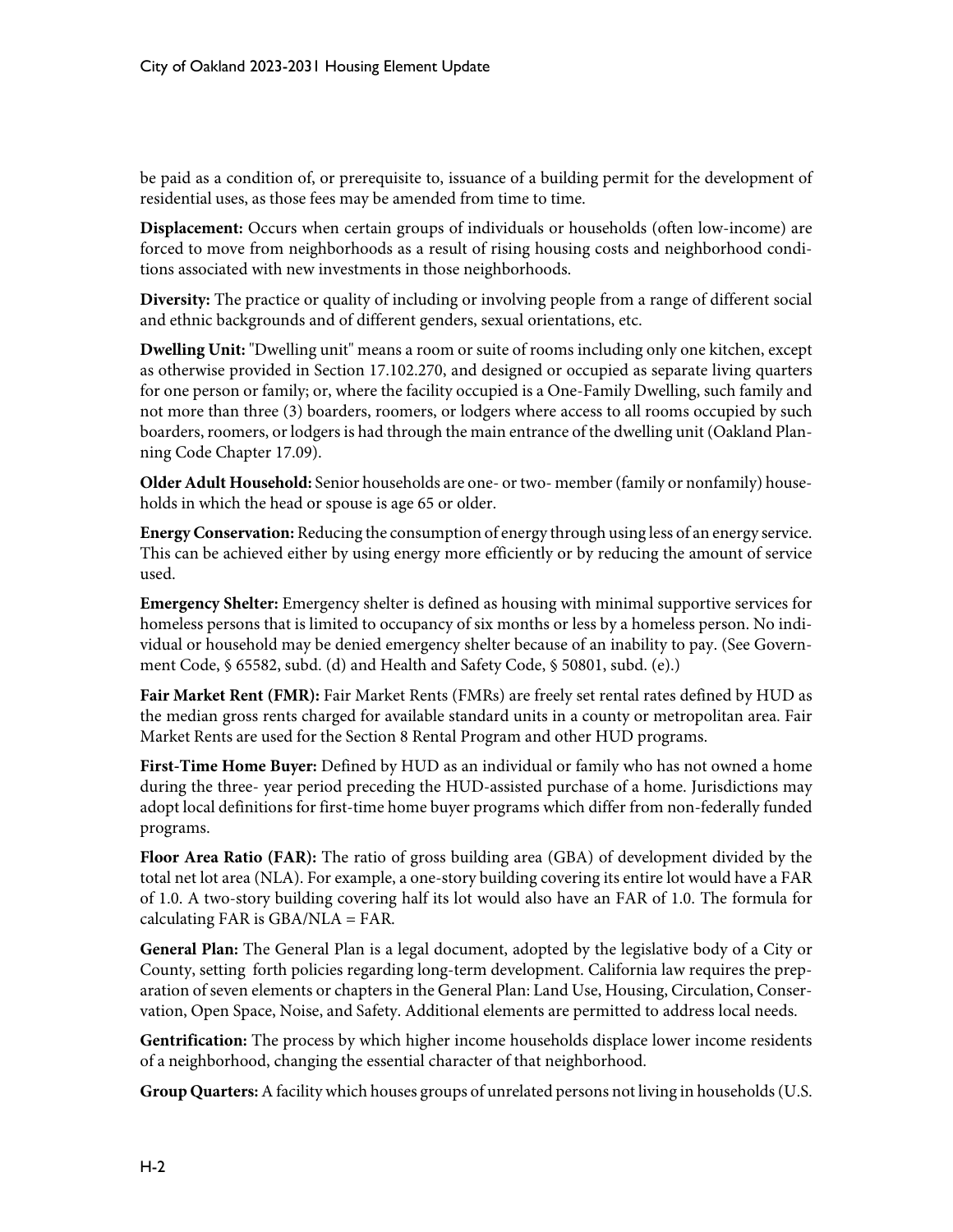Census definition). Examples of group quarters include institutions, dormitories, shelters, military quarters, assisted living facilities and other quarters, including single-room occupancy (SRO) housing, where 10 or more unrelated individuals are housed.

High Resource Area(s): Area(s) identified by HCD and the Tax Credit Allocation Committee's Opportunity Area Mapping Tool that offer low-income children and adults the best chance at economic advancement, high educational attainment, and good physical and mental health.

**HOME Program:** The HOME Investment Partnership Act, Title II of the National Affordable Housing Act of 1990. HOME is a federal program administered by HUD which provides formula grants to States and localities to fund activities that build, buy, and/or rehabilitate affordable housing for rent or home ownership or provide direct rental assistance to low-income people.

Homelessness: As defined in the HEARTH act, homeless means: (1) an individual or family who lacks a fixed, regular, and adequate nighttime residence, such as those living in an emergency shelter, transitional housing, or places not meant for habitation; (2) an individual or family who will imminently lose their primary nighttime residence (within 14 days), provided that no subsequent housing has been identified and the individual/family lacks support networks or resources needed to obtain housing; (3) unaccompanied youth under 25 years of age, or families with children and youth, who qualify under other Federal statutes, such as the Runaway and Homeless Youth Act, have not had a lease or ownership interest in a housing unit in the last 60 or more days, have had two or more moves in the last 60 days, and who are likely to continue to be unstably housed; (4) an individual or family who is fleeing or attempting to flee domestic violence, has no other residence, and lacks the resources or support networks to obtain other permanent housing.

**Household:** The U.S. Census Bureau defines a household as all persons living in a housing unit whether or not they are related. A single person living in an apartment as well as a family living in a house is considered a household.

Household does not include individualsliving in dormitories, prisons, convalescent homes, or other group quarters.

**Household Income:** The total income of all the persons living in a household. Household income is commonly grouped into income categories based upon household size, and income, relative to the regional median family income. The following categories are used in the Housing Element:

- *Extremely Low:* Households earning less than 30 percent of County median family income;
- *Very low:* Households earning less than 50 percent of County median family income;
- *Low:* Households earning 51 percent to 80 percent of the County median family income;
- *Moderate:* Households earning 81 percent to 120 percent of County median family income; and
- *Above- Moderate:* Households earning above 120 percent of County median family income.

**Housing Choice Voucher Program (formerly Section 8 vouchers):** A tenant-based rental assistance program that subsidizes a family's rent in a privately owned house or apartment. The program is administered by local public housing authorities. Assistance payments are based on 30 percent of household annual income. Households with incomes of 50 percent or below the area median income are eligible to participate in the program.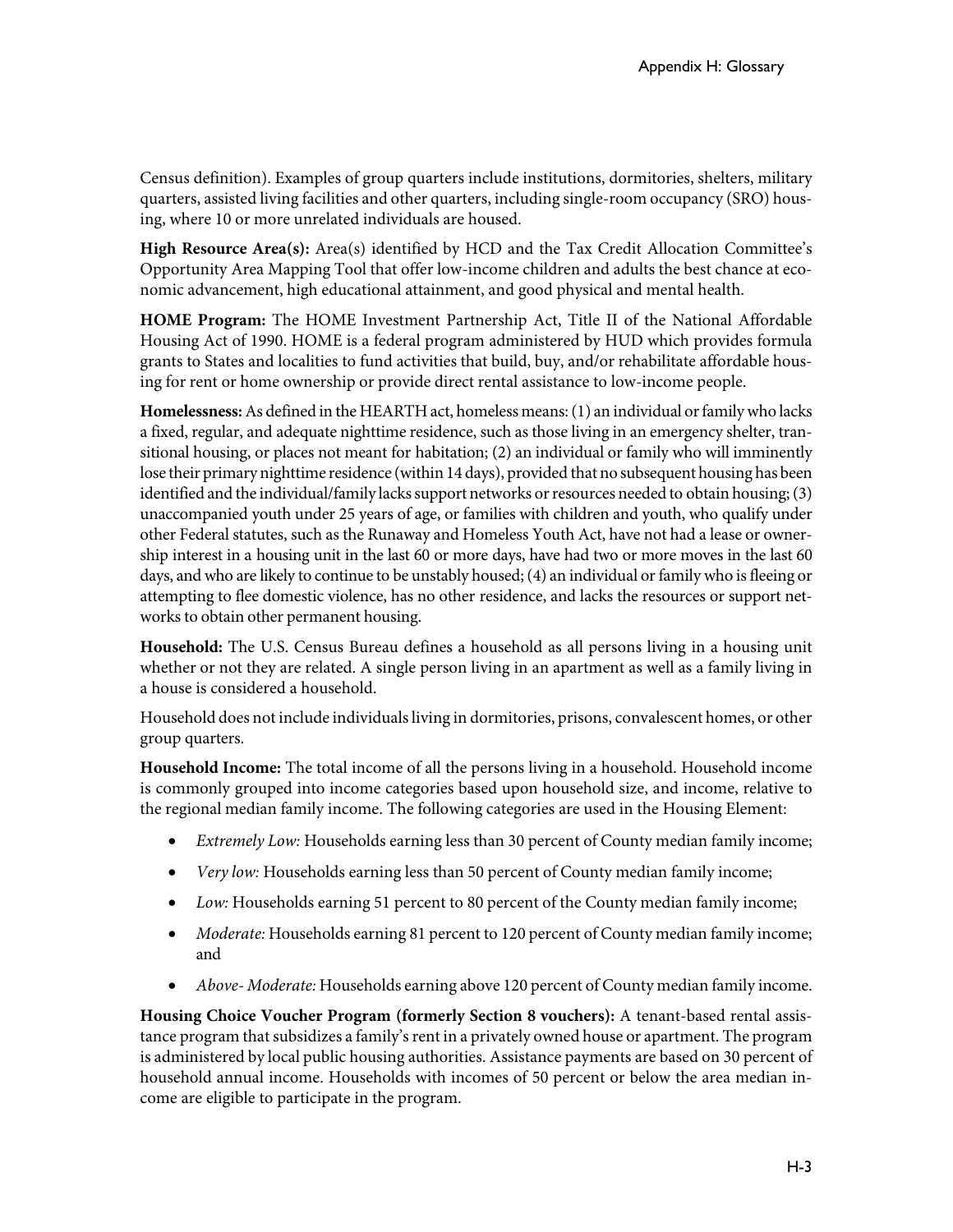**Housing First:** A homeless assistance approach or policy that prioritizes providing permanent housing to people experiencing homelessness as quickly as possible, and other supportive services afterward.

**Housing Problems:** Defined by HUD as a household which: (1) occupies a unit with physical defects (lacks complete kitchen or bathroom); (2) meets the definition of overcrowded; or (3) spends more than 30 percent of income on housing cost.

**Housing Subsidy:** Housing subsidies refer to government assistance aimed at reducing housing sales or rent prices to more affordable levels. Two general types of housing subsidy exist. Where a housing subsidy is linked to a particular house or apartment, housing subsidy is "project" or "unit" based. In Section 8 rental assistance programs the subsidy is provided to the family (called "tenantbased") who can then use the assistance to find suitable housing in the housing unit of their choice.

**Housing Unit:** A room or group of rooms used by one or more individuals living separately from others in the structure, with direct access to the outside or to a public hall and containing separate toilet and kitchen facilities.

**Inclusion:** This is an active state of being valued, respected and supported. Inclusion focuses on the needs of every individual and ensures the right conditions are in place for each person to achieve his or her full potential. An inclusive environment ensures equitable access to resources and opportunities for all. It also enables individuals and groups to feel safe, respected, engaged, motivated, and valued for who they are and for their contributions toward organizational and societal goals.

**Inclusive Economic Development Investment(s):** Investments that expand economic opportunities that benefit underserved and underrepresented communities, thereby reducing social, racial, health, and economic disparities in these communities. Through public and private actions that are responsive to community need and build on resident assets, these investments foster small business growth, increase quality jobs, stabilize people in safe and affordable homes, prepare residents of all ages to fill jobs, improve neighborhoods, and increase household wealth.

**Infill:** The process of developing vacant or under-utilized parcels within existing developed areas.

**Junior Accessory Dwelling Unit (JADU):** An additional, independent living unit created through the conversion of an existing legally permitted bedroom in a single-family dwelling. (See definition of Accessory Dwelling Unit).

**Large Household:** A household with five or more members.

**Low Barrier Navigation Center(s):** A "Housing First", low-barrier, service-enriched shelter focused on moving people into permanent housing that provides temporary living facilities while case managers connect individuals experiencing homelessness to income, public benefits, health services, shelter, and housing. For emergency shelters, creating a "low barrier" environment means removing as many pre- conditions to entry as possible and responding to the needs and concerns of people seeking shelter.

**Manufactured Housing:** Housing that is constructed of manufactured components, assembled partly at the site rather than totally at the site. Also referred to as modular housing.

**Market-Rate Housing:** Housing which is available on the open market without any subsidy. The price for housing is determined by the market forces of supply and demand and varies by location.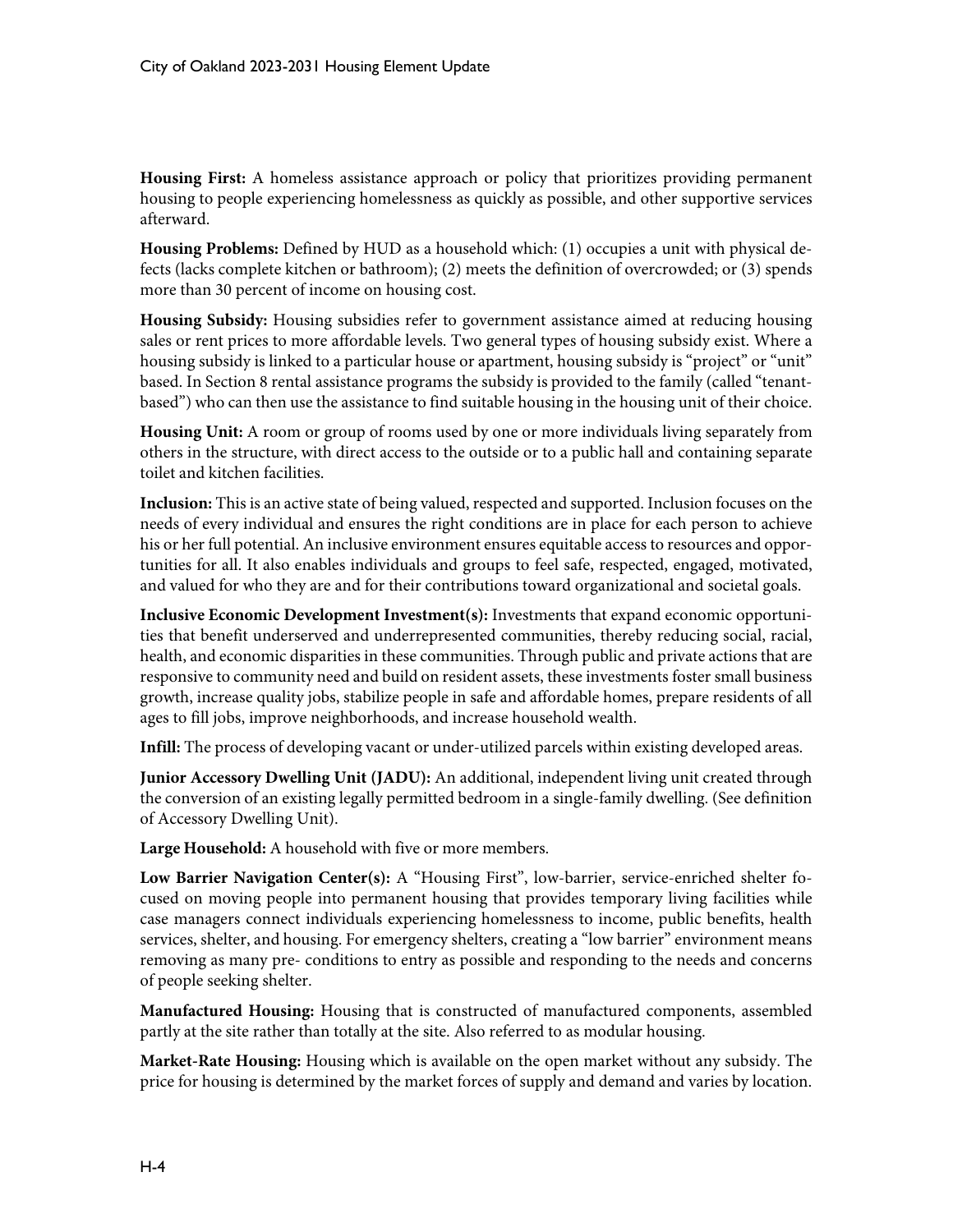**Median Income:** The annual income for each household size within a region which is defined annually by HUD. Half of the households in the region have incomes above the median and half have incomes below the median.

**Mobile Home:** A structure, transportable in one or more sections, which is at least 8 feet in width and 32 feet in length, is built on a permanent chassis and designed to be used as a dwelling unit when connected to the required utilities, either with or without a permanent foundation.

**Mortgage Revenue Bond:** A state, county or city program providing financing forthe development of housing through the sale of tax-exempt bonds.

**Older Adult:** (Another word for "senior" or "elderly" person). The Census Bureau defines an older adult or senior as a person who is 65 years or older, and this definition is used in the Housing Element document unless otherwise noted. For persons of social security eligibility, a senior is defined as a person age 62 and older. Other age limits may be used for eligibility for housing assistance or retired communities.

**Overcrowding:** As defined by the U.S. Census, a household with greater than 1.01 persons per room, excluding bathrooms, kitchens, hallways, and porches. Severe overcrowding is defined as households with greater than 1.51 persons per room.

**Overpayment:** The extent to which gross housing costs, including utility costs, exceed 30 percent of gross household income, based on data published by the U.S. Census Bureau. Severe overpayment exists if gross housing costs exceed 50 percent of gross income.

Parcel: The basic unit of land entitlement. A designated area of land established by plat, subdivision, or otherwise legally defined and permitted to be used, or built upon.

**Plan Bay Area:** Plan Bay Area is the joint responsibility of ABAG-MTC. The most recent version of the Plan, Plan Bay Area 2050, is a long-range plan charting the course for the future of the ninecounty San Francisco Bay Area. Plan Bay Area 2050 focuses on four key elements — housing, the economy, transportation and the environment — and identifies a path to make the Bay Area more equitable for all residents and more resilient in the face of unexpected challenges. The Plan was adopted by ABAG-MTC on October 21, 2021.

**Public Housing:** A project-based low-rent housing program operated by independent local public housing authorities. A low-income family applies to the local public housing authority in the area in which they want to live.

**Racial Equity:** A core value in which race does not affect life outcomes. Regardless of one's identity, equity is when all people have just treatment, access to opportunities necessary to satisfy their essential needs, advance their well- being and achieve their full potential while identifying and eliminating barriers that have prevented the full participation of some groups.

**Redlining:** A discriminatory practice in which services or goods by federal government agencies were denied or restricted in certain areas of a community, often based on race or ethnicity.

**Reasonable Accommodations:** Amendments to a City's standard procedures for processing permits or application in order to enable people with disabilities to participate fully in the process.

**Regional Housing Needs Plan:** A quantification by a Council of Government or by the State Department of Housing and Community Development of existing and projected housing need, by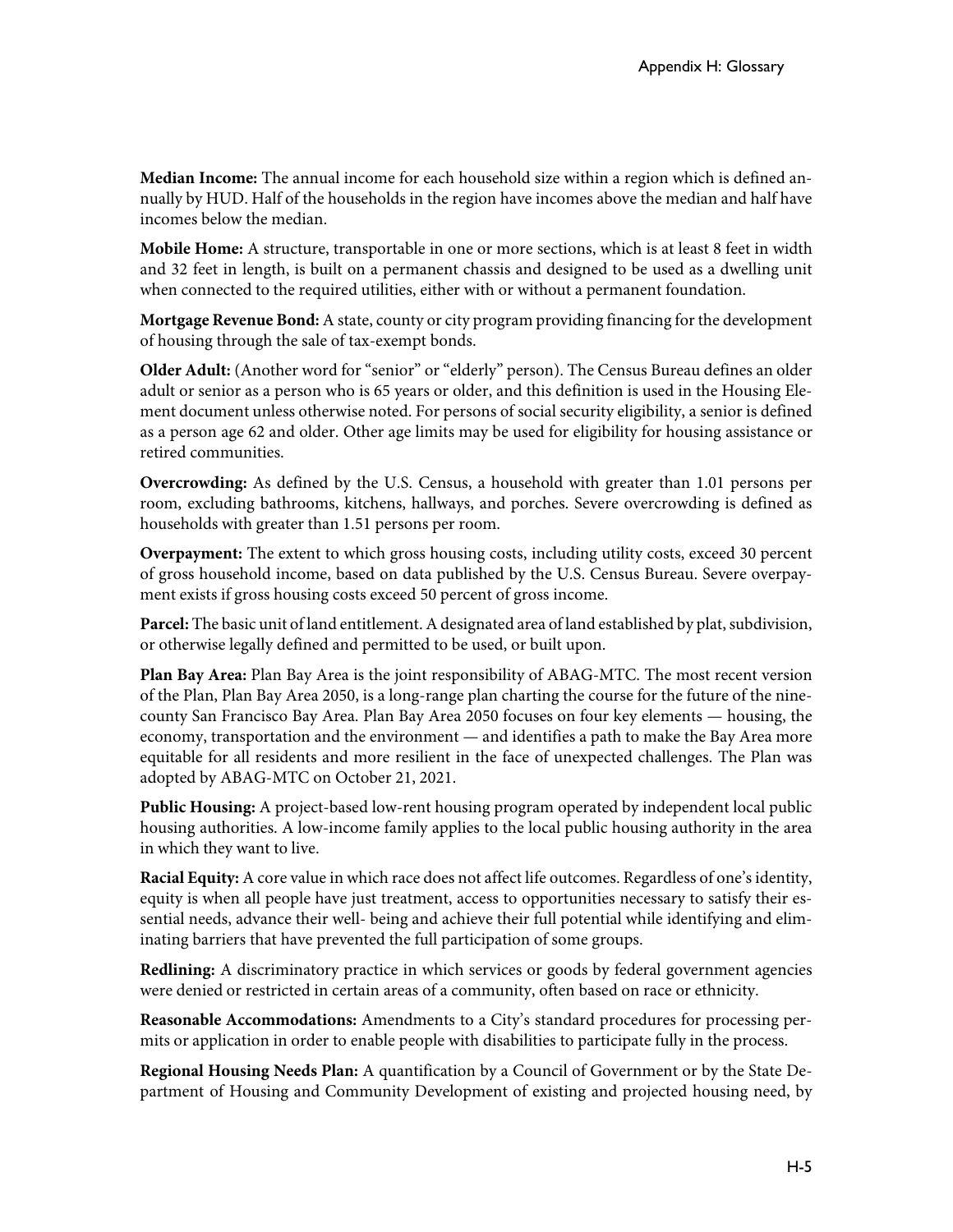household income group, for all localities within a region.

**Regional Housing Needs Allocation (RHNA):** Each city and county in the Regional Housing Needs Plan receives a Regional Housing Needs Allocation (RHNA) of a total number of housing units that it must plan through their General Plan Housing Elements within a specified time period (January 31, 2023, to January 31, 2031 for this Housing Element period). Allocations are also distributed within four economic income categories; these four categories must add up to the total overall number a jurisdiction is allocated. The City's total RHNA from the 2023-2031 Housing Element is 26,251 housing units distributed in the following way: 6,511 should be affordable to extremely-low- and very-low- income households, 3,750 to low-income households, 4,457 to moderate-income households, and 11,533 to above moderate-income households.

**Rehabilitation:** The upgrading of a building previously in a dilapidated or substandard condition for human habitation or use.

**Residential Energy:** The total energy used in residential buildings, including heating, cooling, and "plug load" from appliances, lights, and electrical devices.

**Service Needs:** The particular services required by special populations, typically including needs such astransportation, personal care, housekeeping, counseling, meals, case management, personal emergency response, and other services preventing premature institutionalization and assisting individuals to continue living independently.

**Single Room Occupancy (SRO):** A SRO is a cluster of residential units of a smaller size than normally found in multiple dwellings within a residential hotel, motel, or facility providing sleeping or living facilities in which sanitary facilities may be provided within the unit and/or shared, and kitchen or cooking facilities may be provided within the unit or shared within the housing project.

**Special Needs Groups:** Those segments of the population which have a more difficult time finding decent affordable housing due to special circumstances. Under California Housing Element statutes, these special needs groups include older adults, people with disabilities, large families with five or more members, female-headed households, farmworkers, extremely low- income households, and the homeless. A jurisdiction may also choose to consider additional special needs groups in the Housing Element, such as students, military households, other groups present in their community.

**Subdivision:** The division of a lot, tract or parcel of land in accordance with the Subdivision Map Act (California Government Code Section 66410 et seq.).

**Substandard Housing:** Housing which does not meet the minimum standards in the State Housing Code. Jurisdictions may adopt more stringent local definitions of substandard housing. Substandard units which are structurally sound and for which the cost of rehabilitation is economically warranted are considered suitable for rehabilitation. Substandard units which are structurally unsound and for which the cost of rehabilitation is considered infeasible are considered in need of replacement.

**Supportive Housing:** Housing with a supporting environment, such as group homes or Single Room Occupancy (SRO) housing and other housing that includes a supportive service component such as those defined below.

**Supportive Services:** Services provided to residents of supportive housing for the purpose of facilitating the independence of residents. Some examples are case management, medical or